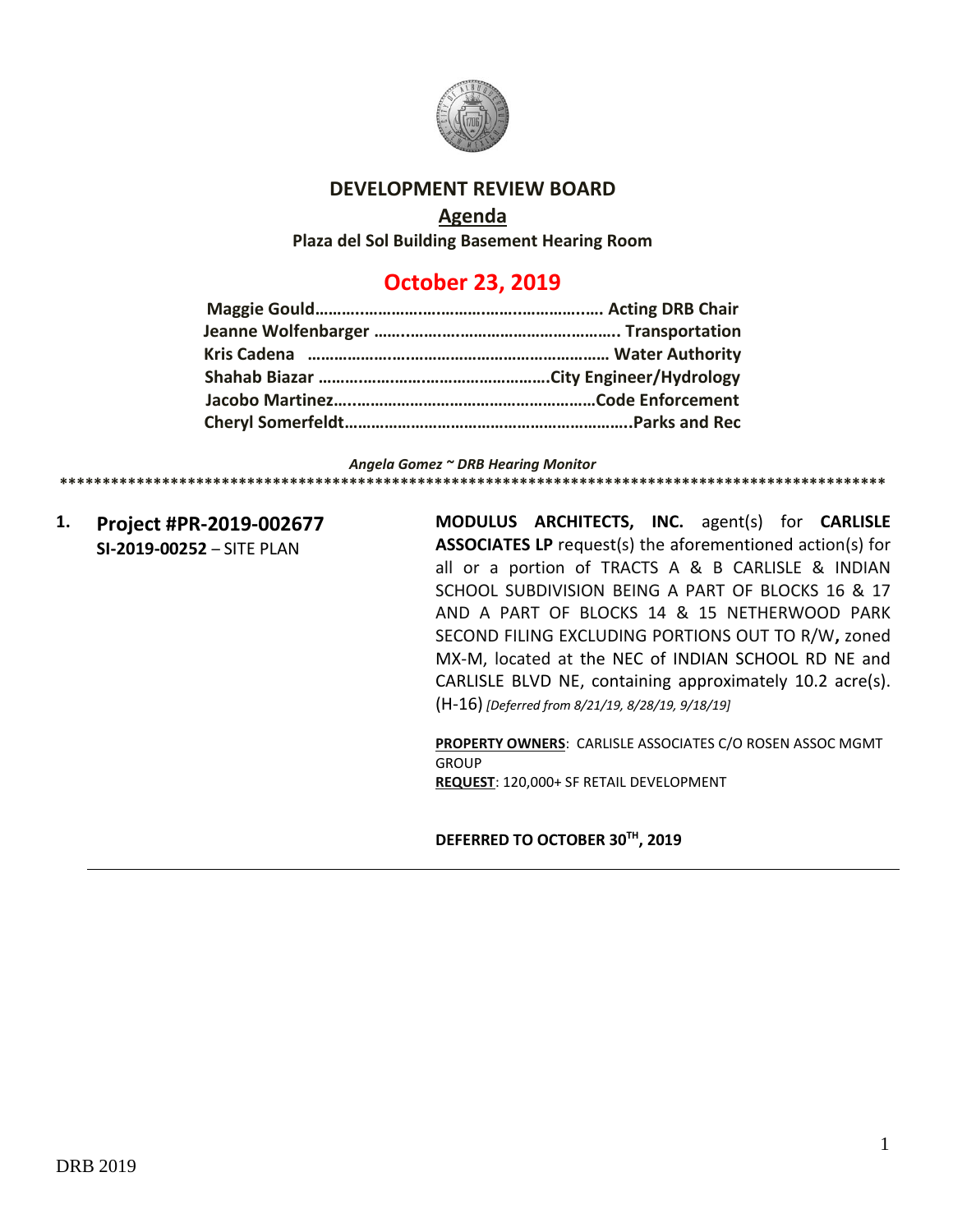| 2. | Project #PR-2019-002770<br>(PR-2019-001345)<br>SI-2019-00279 - SITE PLAN                                                                                                                                                                           | DEKKER, PERICH, SABATINI agent(s) for DBG PROPERTIES<br>LLC request(s) the aforementioned action(s) for all or a<br>portion of TRACT RR-3-A-1 WESTLAND SOUTH TRACTS RR-<br>3-A-1 AND RR-3-A-2, zoned R-ML, located south of DENNIS<br>CHAVEZ BLVD SW and west of 98 <sup>th</sup> ST SW, containing<br>approximately 5.423 acre(s). (P-09) [Deferred from 9/11/19,<br>9/25/19<br><b>PROPERTY OWNERS: DBG PROPERTIES LLC</b><br><b>REQUEST: 156 UNIT MULITFAMILY DEVELOPMENT</b><br>DEFERRED TO OCTOBER 30TH, 2019                                                                                                                                                       |
|----|----------------------------------------------------------------------------------------------------------------------------------------------------------------------------------------------------------------------------------------------------|-------------------------------------------------------------------------------------------------------------------------------------------------------------------------------------------------------------------------------------------------------------------------------------------------------------------------------------------------------------------------------------------------------------------------------------------------------------------------------------------------------------------------------------------------------------------------------------------------------------------------------------------------------------------------|
| 3. | Project #PR-2019-002874<br>(1000771)<br>SD-2019-00172 - EXTENSION OF<br><b>INFRASTRUCTURE IMPROVEMENTS</b><br><b>AGREEMENT (IIA)</b>                                                                                                               | ALLEN SIGMON REAL ESTATE GROUP, LLC request(s) the<br>aforementioned action(s) for all or a portion of TRACT C<br>PLAT OF TRACTS A, B & C COTTONWOOD POINTE, zoned<br>NR-BP, located at 9651 IRVING BLVD NW between IRVING<br>BLVD NW and EAGLE RANCH RD NW, containing<br>approximately 6.7675 acre(s). (B-13)[Deferred from 10/2/19,<br>10/16/19<br>PROPERTY OWNERS: EAGLE VISTA LLC ATTN: BRAD B ALLEN<br><b>REQUEST: EXTENSION OF INFRASTRUCTURE IMPROVEMENTS</b><br><b>AGREEMENT</b><br>DEFERRED TO DECEMBER 4TH, 2019.                                                                                                                                            |
| 4. | Project #PR-2018-001198<br>(1002942)<br>VA-2019-00111 - WAIVER<br>SD-2019-00067 - VACATION OF PUBLIC<br><b>EASEMENT</b><br>VA-2019-00113 - TEMPORARY DEFERRAL<br>OF SIDEWALK<br>VA-2019-00143- SIDEWALK WAIVER<br>SD-2019-00068 - PRELIMINARY PLAT | PRICE LAND & DEVELOPMENT GROUP agent(s) for PV<br>TRAILS ALBUQUERQUE, LLC request(s) the aforementioned<br>action(s) for all or a portion of TRACT 2 BULK LAND PLAT OF<br>THE TRAILS UNIT 3A (BEING A REPLAT OF TRACTS 1 THRU 8,<br>OS-1 & OS-2 THE TRAILS UNIT 3 & TRACT 12 THE TRAILS<br>UNIT 2) (TO BE KNOWN AS CATALONIA), zoned R-1B & R-<br>1D, located at west of WOODMONT AVE NW and south of<br>PASEO DEL NORTE, containing approximately 20.2878<br>acre(s). (C-9)[Deferred from 4/24/19, 6/19/19, 7/24/19, 8/14/19,<br>8/21/19, 9/18/19, 10/23/19]<br><b>PROPERTY OWNERS: WOODMONT PASEO LLC</b><br>REQUEST: DEVELOPMENT OF A 78 RESIDENTIAL LOT SUBDIVISION |
|    |                                                                                                                                                                                                                                                    | DEFERRED TO OCTOBER 30TH, 2019.                                                                                                                                                                                                                                                                                                                                                                                                                                                                                                                                                                                                                                         |

## *MINOR CASES*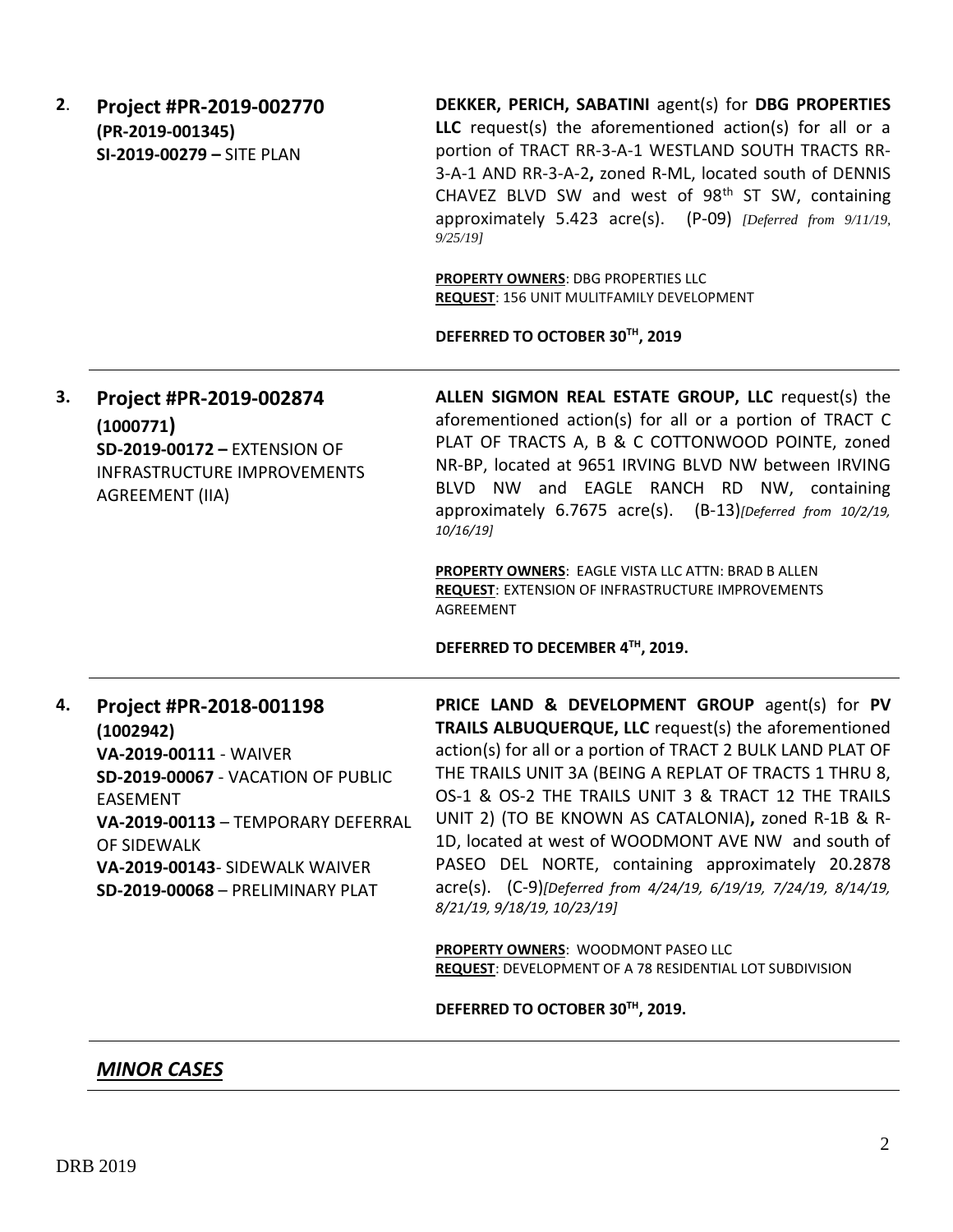| 5. | Project #PR-2018-001198<br>SI-2019-00348 - EPC SITE PLAN FINAL<br>SIGN-OFF                            | <b>CONSENSUS PLANNING</b> agent(s) for PV<br><b>TRAILS</b><br>ALBUQUERQUE LLC request(s) the aforementioned<br>action(s) for all or a portion of TRACTS 1 AND TRACT 2,<br>BULK LAND PLAT OF THE TRAILS, UNIT 3A, zoned R-1B and<br>R1-D, located on WOODMONT AVE NW, between the<br>PETROGLYPH NATIONAL MONUMENT and PASEO DEL<br>NORTE, containing approximately 20.5 acre(s). (C-8)<br>PROPERTY OWNERS: PV TRAILS ALBUQUERQUE LLC<br>REQUEST: EPC SITE PLAN SIGN-OFF (SI-2018-00283)<br>DEFERRED TO OCTOBER 30TH, 2019. |
|----|-------------------------------------------------------------------------------------------------------|---------------------------------------------------------------------------------------------------------------------------------------------------------------------------------------------------------------------------------------------------------------------------------------------------------------------------------------------------------------------------------------------------------------------------------------------------------------------------------------------------------------------------|
| 6. | Project #PR-2019-002161<br>SD-2019-00186 - PRELIMINARY/FINAL<br><b>PLAT</b><br>V.                     | CSI - CARTESIAN SURVEYS INC.<br>agent(s)<br>for<br><b>ALBUQUERQUE</b><br><b>INDIAN</b><br><b>CENTER</b><br>request(s)<br>the<br>aforementioned action(s) for all or a portion of LOTS 5-14,<br>BLOCK 3 OF UNITY ADDITION SUBDIVISION, zoned MX-L,<br>located on ZUNI RD SE between TENNESSEE ST SE AND<br>TEXAS ST SE, containing approximately 1.5450 acre(s). (K-<br>19)                                                                                                                                                |
|    |                                                                                                       | PROPERTY OWNERS: ALBUQUERQUE INDIAN CENTER<br>REQUEST: SUBDIVIDE 10 EXISTING LOTS INTO 2 NEW LOTS/GRANT<br><b>EASEMENT</b><br>DEFERRED TO NOVEMBER 6TH, 2019.                                                                                                                                                                                                                                                                                                                                                             |
|    |                                                                                                       |                                                                                                                                                                                                                                                                                                                                                                                                                                                                                                                           |
| 7. | Project #PR-2019-002811<br>SD-2019-00158 - PRELIMINARY/FINAL<br><b>PLAT</b><br>VA-2019-00288 - WAIVER | <b>RICHARD CHAVEZ</b> request(s) the aforementioned action(s)<br>for all or a portion of LOTS 7-10 BLOCK 44 PEREA ADDITION,<br>zoned R-1A, located at NEC of 15 <sup>th</sup> ST NW and GRANITE AVE<br>NW, containing approximately 0.32 acre(s). (J-13) [Deferred<br>from 9/11/19, 9/25/19, 10/2/19]                                                                                                                                                                                                                     |
|    |                                                                                                       | PROPERTY OWNERS: CHAVEZ RICHARD GERARD<br>REQUEST: REPLAT 4 LOTS INTO 2 AND S/W WAIVER                                                                                                                                                                                                                                                                                                                                                                                                                                    |
|    |                                                                                                       | DEFERRED TO OCTOBER 30TH, 2019.                                                                                                                                                                                                                                                                                                                                                                                                                                                                                           |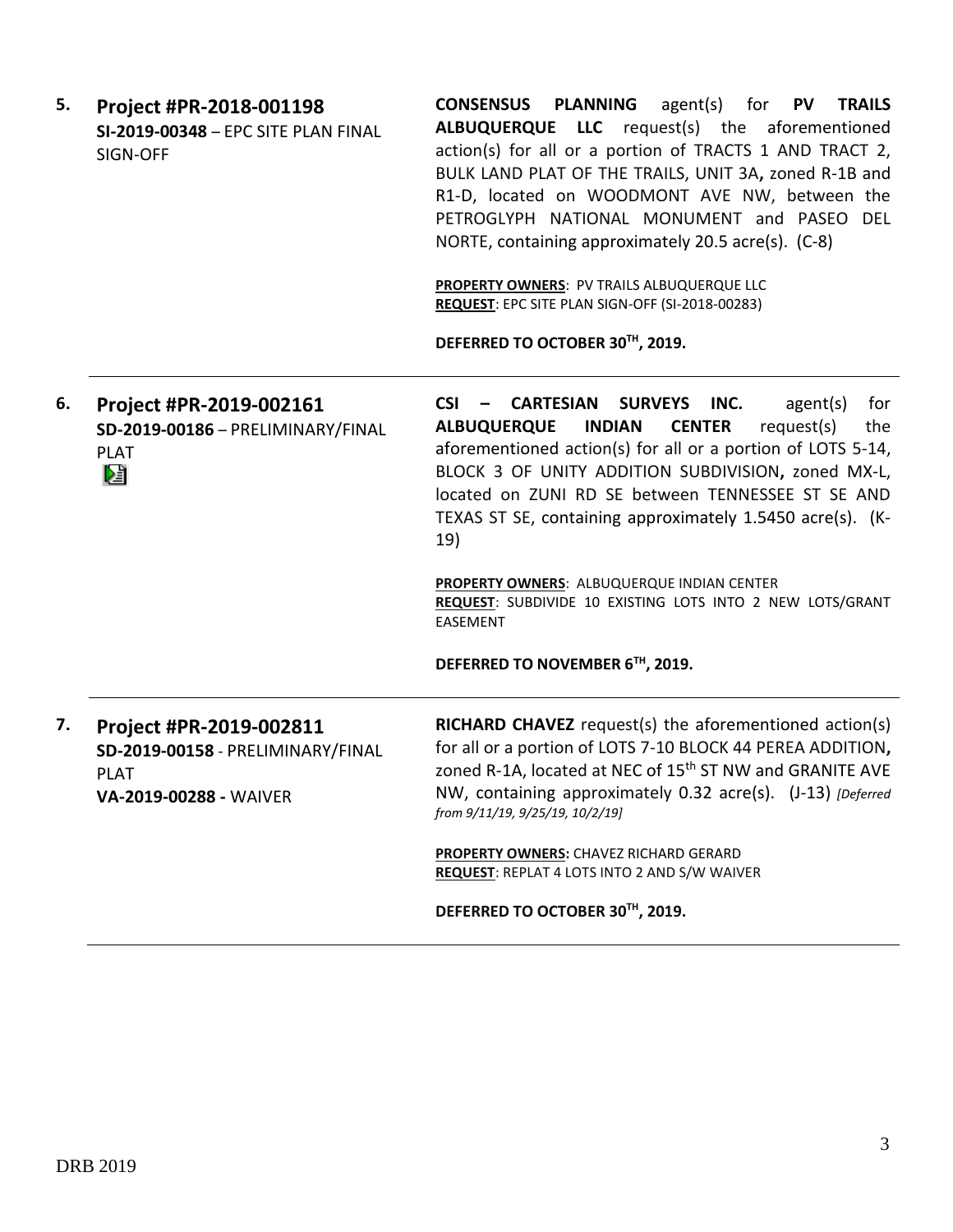**8. Project #PR-2019-002519 SD-2019-00122 –** PRELIMINARY/FINAL PLAT

**JAG PLANNING AND ZONING, LLC** agent(s) for **PORFIE O. MALDONADO** request(s) the aforementioned action(s) for all or a portion of LOTS 1-A AND 2-A, BLOCK A, ANDERSON & THAXTON'S REPLAT OF A PORTION OF TORREON ADDITION, zoned NR-C, located at 801 & 813 GIBSON BLVD SE, east of EDITH BLVD SE and west of I-40, containing approximately 0.7346 acre(s). (L-14)*[Deferred from 7/10/19, 7/31/19, 8/14/19]*

**PROPERTY OWNERS**: MALDONADO PORFIE O & LESLIE A **REQUEST**: LOT LINE ADJUSTMENT

**DEFERRED TO MARCH 4TH, 2019.**

**9. Project #PR-2018-001695 (1003445) SD-2019-00167** – AMENDMENT TO INFRASTRUCTURE LIST (IL)

**HUITT-ZOLLARS** agent(s) for **NOVUS PROPERTIES LLC – MICHAEL MONTOYA** request(s) he aforementioned action(s) for all or a portion of TRACTS A2B of PLAT OF TRACTS A2A & A2B FOUNTAIN HILLS PLAZA SUBDIVISON AND TRACTS B, C, E & F PLAT OF FOUNTAIN HILLS PLAZA SUBDIVISION**,** zoned NR-C, located on NUNZIO AV NW, north of PASEO DEL NORTE NW and west of EAGLE RANCH RD NW, containing approximately 4.6606 acre(s). (C-12) *[Deferred from 9/18/19, 9/25/19, 10/2/19, 10/9/19, 10/16/19]*

**PROPERTY OWNERS**: NOVUS PROPERTIES

**REQUEST**: REMOVAL OF INTERNAL SIDEWALKS FROM INFRASTRUCTURE LIST

**DEFERRED TO OCTOBER 30TH, 2019.**

## *SKETCH PLAT*

**10. Project #PR-2019-002976 PS-2019-00099** – SKETCH PLAT Dă

**BEELING ARMIJO** request(s) the aforementioned action(s) for all or a portion of LOT 9 & E20FT OF LOT 8 & W30FT OF LOT 10 BLK 2, LOT 8, SANDIA MANOR SUBDIVISION**,** zoned R1-D, located at 14616 HILLDALE RD NE, east of TRAMWAY BLVD NE, containing approximately 0.58 acre(s). (K-23)

**PROPERTY OWNERS**: POE STEPHAN J & ARMIJO BEELING M **REQUEST**: LOT CONSOLIDATION

**THE SKETCH PLAT WAS REVIEWED AND COMMENTS WERE PROVIDED**